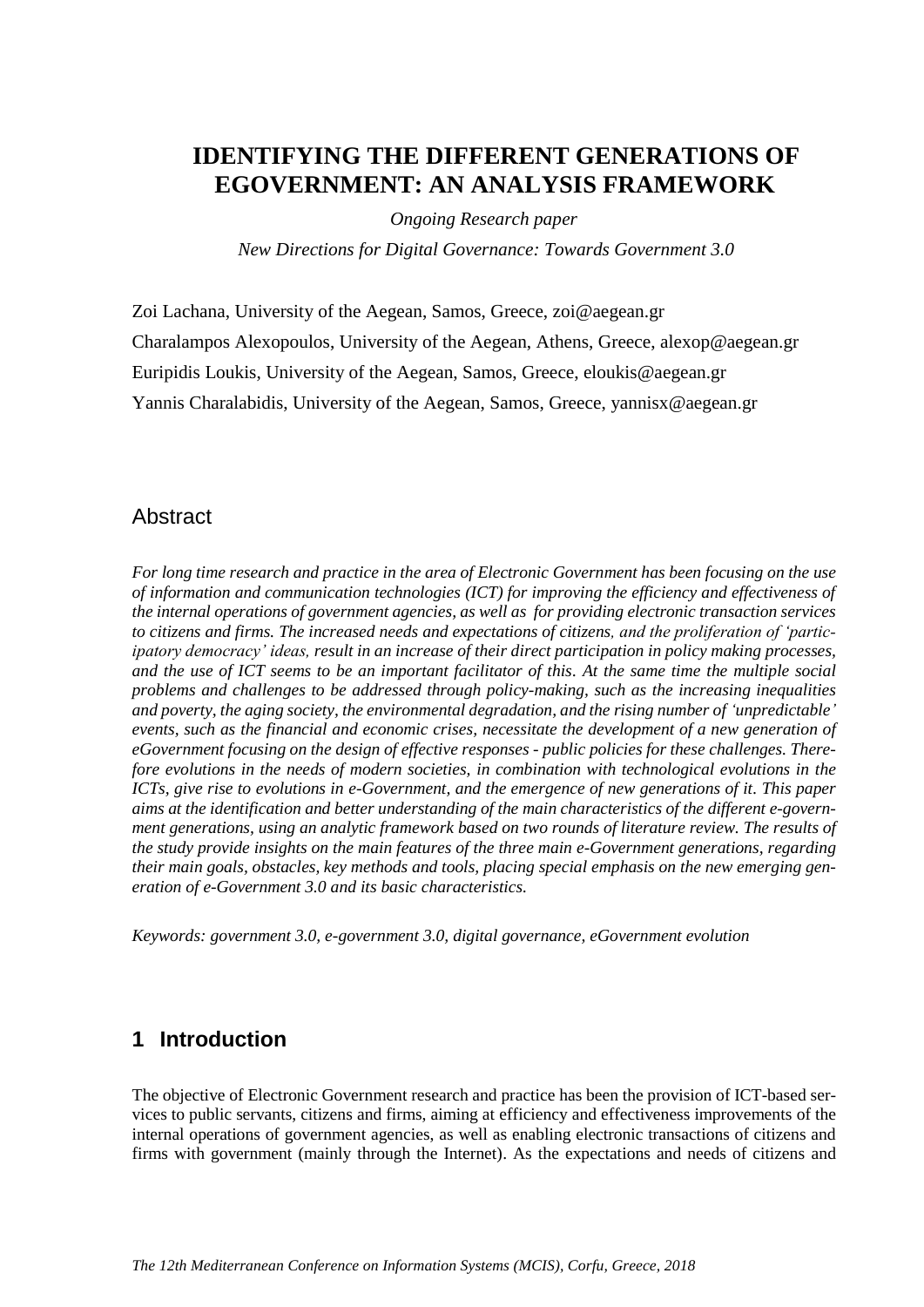societies in general are changing and growing, and also the capabilities offered by ICTs are evolving, it is inevitable to observe a shift in e-Government focus, and relevant ICT-based services provision. So there is an evolution of eGovernment, which is influenced on one hand by its wider external environment (such as the economic, political and social environment), and on the other hand its technological environment (emergence of new ICT). It is also subjected to emerging patterns of incremental improvements or more radical innovations that governments attempt to adopt, either by transforming the already existing services or by adopting new ones (Janowski T., 2015).

These evolutions have initiated several e-Government generations, which are driven by societies' problems and needs in combination with technological developments. The succession of different generations of e-government resulted in several definitions that have been formulated through years in order to describe e-government as the notion is evolving (Okot-Uma & London, 2000; El-Kiki et al., 2005; Chen et al., 2006). Numerous authors have been provided different definitions for these e-government generations, focusing on different characteristics of each generation (Basu, 2004; Maumbe et al., 2008; DiMaio, 2009; Baumgarten and Chui, 2009). Although there is an enormous frequency of use of the term "e-government", there is still not a clear and consistent understanding of the concept among practitioners and academia, and different meanings are assigned to it, with most of them focusing on the features of one of the e-Government generations that emerged in its evolution. Only a limited number of studies investigated and began to systematically consider questions related to the evolution of the domain (Karpchuk, 2017).

The current study aims to contribute to filling the above research gaps by making the following contributions: (i) it identifies the main characteristics and provides integrated definitions for the different e-Government generations; and (ii) it develops an analysis framework for this, setting up the analysis perspectives in the form of research questions towards the systematic investigation of e-government generations, which can be useful for relevant future research.

The rest of this paper is organized as follows. Section 2 provides background information on associated domains that illustrate similar evolution paths and should be considered in the analysis. Section 3 describes our methodological approach, while section 4 and 5 present the results of our research. Finally, section 6 includes conclusions and suggestions for further research steps.

#### 2 **Background**

In many important economic and social activities, new ICTs, or new ways of exploitation of some existing ICTs, have caused important discontinuities and even disruptions of them (e.g. see literature on digital disruption, such as Christensen et al. (2015), leading to the emergence of new generations of them, with quite different goals and features from the previous ones. It is necessary to examine these ICT-induced new generations in all these activities, in order to identify similarities and differences, and also gain knowledge from them, which will enable us to be more prepared for the future generations in various activities that will be driven by various ICT. With the ICT constituting key enablers for the evolution and even the disruption of most sectors and activities, including the government one (through the development of e-Government), completely new opportunities for the societies, the private and the public sector, are being created for addressing complex problems and challenges, and for facilitating economic growth. So ICT has led in many economic and social activities to the emergence of new generations of them. The most widely debated and influential examples we can mention the areas of electronic content publishing (web) (O'Reilly, 2005; Choudhury, 2014; Rudman & Bruwer, 2016; Akhilesh Sharma, 2017), and also the industry (Lasi et al., 2014; Stock & Seliger, 2016; Roblek et al., 2016; Lu, 2017), where we can observe emergence of different generations: Web 1.0, Web 2.0 and Web 3.0 for the former, and also Industry "1.0", "2,0", "3.0" and occasionally "4.0" for the latter.

In, particular, in the area of electronic content publishing we can distinguish three generations of it, which have been driven mainly by ICT evolutions (O'Reilly, 2005; Choudhury, 2014; Rudman & Bruwer, 2016; Akhilesh Sharma, 2017). The first generation of the world wide web, the Web 1.0, also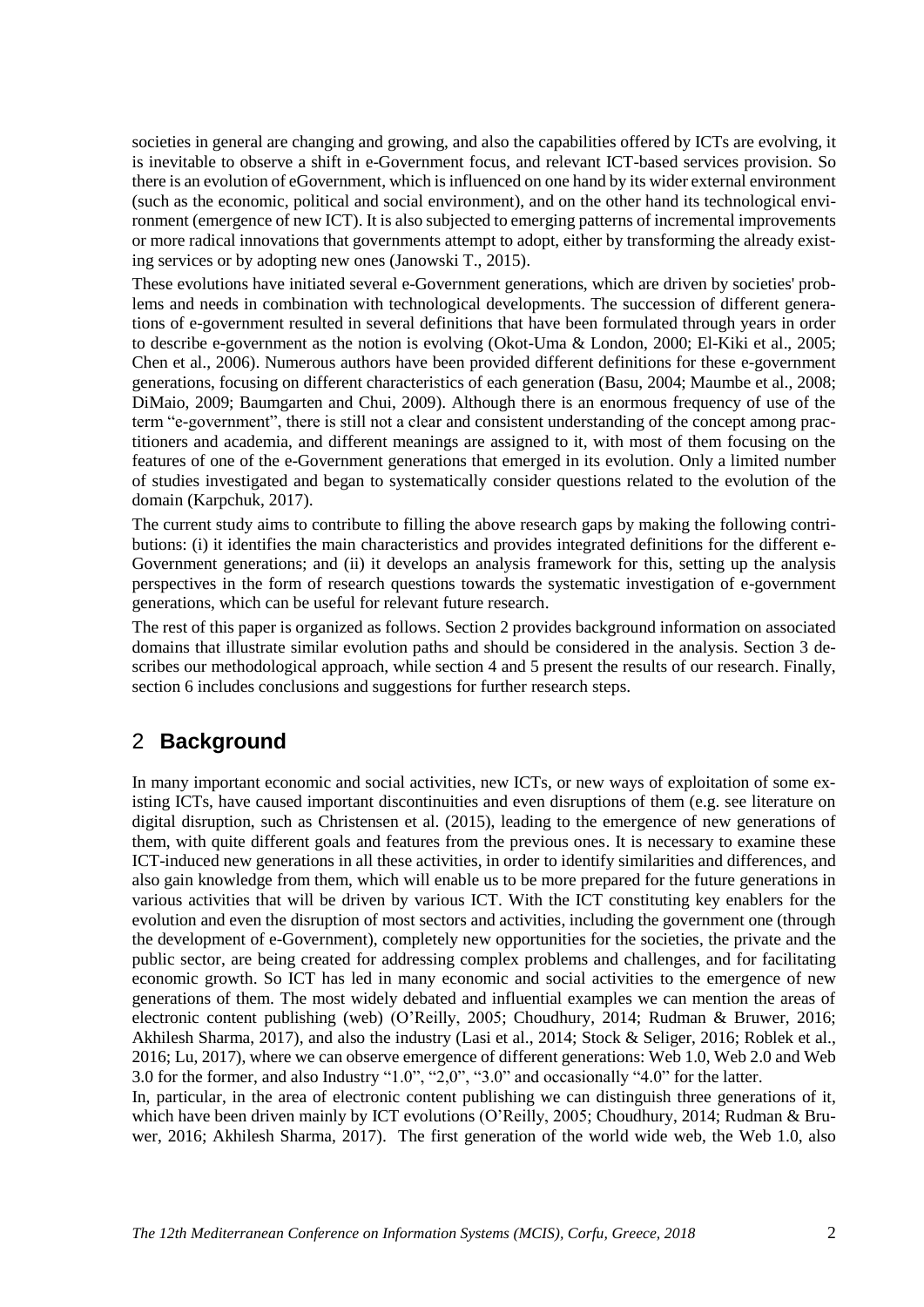called the 'Web of Documents', the published content has the form of interlinked through hypertext documents that contain text, images and videos, accessed via the Internet, which aim to be consumed and understood only by humans, who can only read this content, but have limited capabilities of interacting with if (for this reason this is also called the 'read-only' Web). Since 2004, Web 2.0 has been the term used to describe the new generation of it, which is called the 'social web', where social media and networking sites hold a prominent place, allowing users not only to consume (read) content developed by producers, but also to generate and publish their own content (for this reason it is called the 'readwrite' web); also they allow the development of networks with other users for disseminating content and collaboration. These capabilities have profound consequences, as they give rise to new participatory, collaborative and distributed practices in many social and economic activities. The most recent generation, Web 3.0, is based on semantically structured documents, aiming to be consumed used not only by humans but also by machines (computers) as well. It is about a 'semantic' web of data, which through the semantic annotation of the data contained in a page, provide enhanced data search and link capabilities, allowing this web of data to interface better with itself, and also to feed data to other web applications being used by people around the internet. Web 3.0 technologies are the response to the ever-increasing amounts of data generated by the users and organizations, which have to be searched and exploited more efficiently. Furthermore, as no single platform will be able to handle such amounts of data, the necessity arises for the decentralization of the relevant services, which is reflected in the emergence of technologies like distributed computing or blockchain.

In the area of industrial manufacturing we can distinguish four generations of it, with the two most recent ones being driven also by ICT evolutions (Lasi et al., 2014; Stock & Seliger, 2016; Roblek et al., 2016; Lu, 2017). Its first generation, Industry 1.0, introduced the concept of mechanical mass production, by using water- and steam-powered machines, while Industry 2.0 utilized the power of electricity, while at the same time it developed new methods for increasing the efficiency and effectiveness of manufacturing facilities. Industry 3.0, also known as the 'third industrial revolution', was based on the development of electronic hardware and software, which was used for improving planning of industrial operations, as well as extending automation of previously manual production tasks; also these offered new services and capabilities based for optimizing warehouses management, which are completely beyond the realm of inventory control and shipping logistics. The most recent generation, Industry 4.0, refers to the advanced digitalization of both the production processes, and the products themselves as well (through the installation of sensors), and use of the 'Internet of Things' (IoT), big data, and analytics' technologies within factories, in order to generate new production-related information, which can be used for increasing further production efficiency.. Among the core characteristics of Industry 4.0 are: cyber-physical systems (physical systems with a variety of sensors transmitting wirelessly information about them to digital systems, which process this information, and then control through actuators the physical systems), smart products (with a variety sensors, which generate valuable information about their context, as well as their use, and transmit it to central digital systems, or to other objects, driving new forms of value creation for the consumer), and products/services extensive customization and personalization at mass production costs with the use of big data, which are an important factor driving Industry 4.0.

Furthermore, similar evolutions can be observed in many firm-level activities, which are highly important for firm's competitiveness and performance. A typical example is the customer knowledge management, in which we can distinguish four generations, KM 1.0 to KM 4.0 (Roblek et al., 2016) that have been driven also by evolutions in ICT. In this evolution in order to create knowledge about the needs and preferences of individual customers are used data initially from the Customer Relations Management (CRM) systems, and later from the social media in the subsequent generations. In the most recent generation KM 4.0 firms exploit data from sensors installed on products used by their customers, which are collected through the 'Internet of Things' (as the sensors are connected to it), and are processed through advanced big data analytics' techniques, and also used for providing to customers usage optimization services as well as condition-based and predictive maintenance services.

Since the ICT have such profound consequences on many important economic and social activities, leading to the emergence of new generations of them, it is important to investigate this in more detail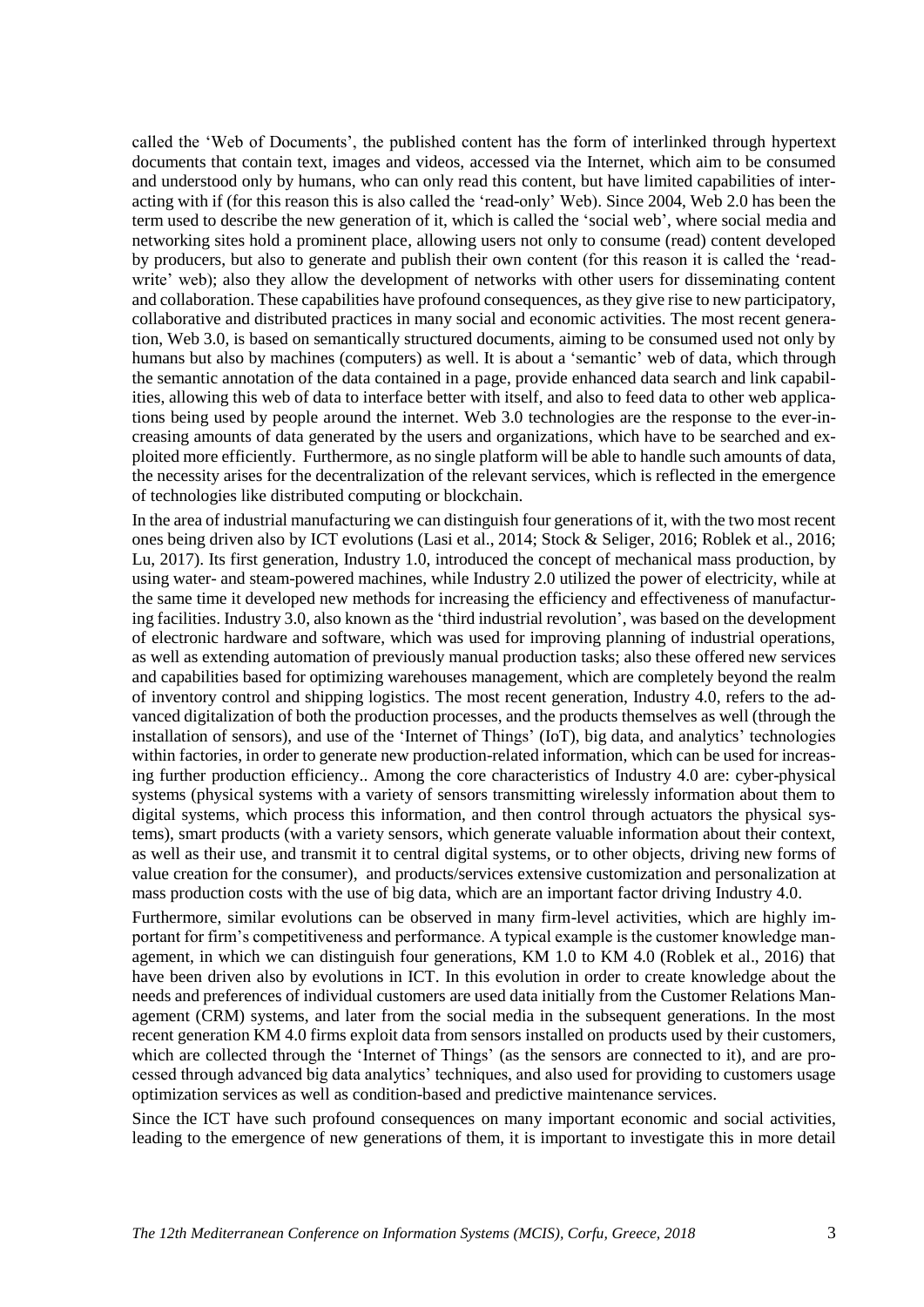for the case of e-Government, exploiting the relevant knowledge obtained from the ICT-induced evolution and emerged generations in all these activities. It is important to understand better the different generations of e-Government, and the role that played for this evolution some disruptive ICT, which have driven, as mentioned above, important transformations and emergence of new generations in other economic and social activities, such as the social media (quite influential for the evolution of the electronic content publishing and the customer knowledge management) and the IoT as well as the big data analytics (quite influential for the evolution of the industrial manufacturing and the customer knowledge management).

## **3 Methodology**

The research objective of this study is the identification and better understanding of the different generations of e-Government. In order to define to the necessary elements/perspectives of each generation to be examined and analysed we developed an analysis framework, based on Charalabidis et al. (2011) science base creation method, which has been used for the scientific foundation of the interoperability domain. This method has been adapted to the needs of this study. Each analysis element/perspective was converted into a research question. Table 1 presents the different analysis perspectives we used to investigate the major characteristics of each generation along with its detailed orientation.

As a second step, we proceeded with the identification of the main literature that contains the available definitions for the different generations of e-government. From a preliminary search we found that previous e-government literature distinguished three main generations of e-Government, referred to as "e-Government 1.0", "e-Government 2.0" and "e-Government 3.0", or even using terms such as "Government 1.0", "Government 2.0", and "Government 3.0". So this step aimed at answering the research questions of the analysis framework, by searching the EGRL (V. 13.5) and Google Scholar using the above terms as keywords, as well as "e-Government definition". So our intention was using these initially discovered keywords (without taking for granted any specific definitions or features of them) to find out the meaning assigned to them, and to above three e-Government generations, by relevant literature, and the existing definitions of them, as well as to understand the above seven important perspectives of them. We found 17 papers in total, which do not include sufficiently detailed information to provide all the necessary answers to the above seven research questions defined in our analysis framework (see above Table 1). However, they provided us more detailed keywords for conducting a second round of more extended literature search.

| # | <b>Main Perspective</b>                      | <b>Research Questions</b>                                            | <b>Detailed Description</b>                                                                                                                                                              |
|---|----------------------------------------------|----------------------------------------------------------------------|------------------------------------------------------------------------------------------------------------------------------------------------------------------------------------------|
|   | Main Goal                                    | What is every generation aiming to achieve?                          | The result that each generation of eGovernment aims to achieve.                                                                                                                          |
|   | Main Method                                  | How can their goal(s) be achieved?                                   | An established, prescribed, or logical, practice or systematic<br>process of achieving the main goal with accuracy and efficiency<br>based on a credible approach.                       |
| 3 | <b>Usual Application Level</b>               | Which is the targeted government level?                              | Related environment of offered services                                                                                                                                                  |
|   | Key Tool                                     | Are there any factors in accomplishing their goal(s)?                | A determining factor in accomplishing or achieving the main goal.                                                                                                                        |
| 5 | <b>Key Obstacle/Risk</b>                     | Are there any obstacles?                                             | A determining factor capable of preventing the main goal to be<br>achieved. Could be a policy or the users' resistance to change.                                                        |
| 6 | Key ICT Area                                 | Which technologies are being used?                                   | Key enabling technologies allowing the deployment of the main<br>method and the development of the key tool.                                                                             |
|   | <b>Most Needed</b><br>Discipline, beyond ICT | Which are the important scientific discipline(s) to<br>be leveraged? | Identification of the most important scientific discipline(s), beyond<br>ICT, for the achievement of the major goal each generation, for<br>the interdisciplinary field of e-government. |

Table 1: Analysis framework and research questions

In Section 4 and in the Appendix we present the great diversity of definitions for each of the identified e-government generations, and also the combined keywords (e.g. "social media" AND "government") we used for each generation in the second round of extended literature search in order to answer the above seven more specific research questions. Scopus library was also included to this second round, in addition to the previously used EGRL (V. 13.5) and Google Scholar ones. We collected 126 papers,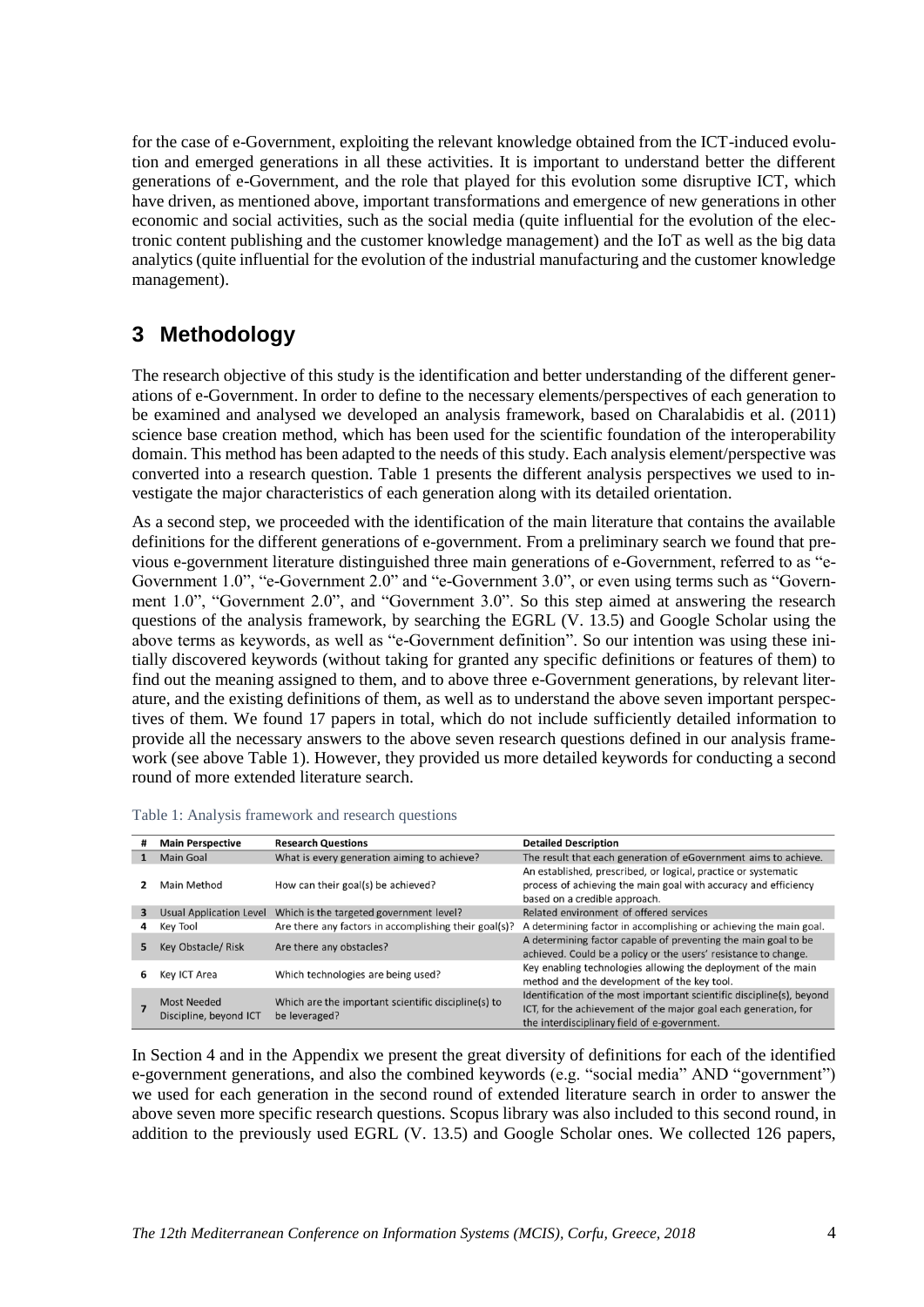from which initially were examined their abstracts, in order to select the most appropriate ones for answering the above research questions. Finally, 35 papers were selected as more relevant to be thoroughly analysed. It should be noted that in all the above papers we did not find a mention to any other generation of e-Government, and this confirms and validates the three generations identified from our preliminary search.

As a last step we proceeded to the description of the above mentioned seven main perspectives of each e-government generation, answering the defined relevant research questions, based exclusively on the analysis of these 35 gathered research papers (without taking anything for granted). Section 5 presents the different characteristics of each generation, along with a definition for each one of them, according to the analysis framework. This analysis allowed us to understand in-depth the different generations of e-government.

### **4 Definitions for e-government Generations**

This section examines the different definitions of each e-government generation provided by the 17 papers found in the first round of literature search, which are shown in the Table of the Appendix. It also presents the combined keywords that were developed from each of them for the second round of the extended search. The examination of this Table results in the identification for all three e-Government generations of similarities and differences in the main focus of its definitions. It is observed that there is convergence about the main objective of Gov 1.0, to be the provision of information and services to citizens and business, as well as the development of government agencies' internal information systems for improving the efficiency and effectiveness of their internal operations and processes. There is also convergence regarding the major technology used in Gov 2.0, which is social media, used by Governments in order to increase the quantity and quality of its interactions with citizens and enterprises, and thus improve transparency and collaboration with them.

It also worth to mention that South Korea used the term "Government 3.0" first among all countries to describe its efforts mainly within its 'Open Government Partnership' (National Information Society Agency, 2013). It involves four main commitments: (i) to increase the availability of information about governmental activities; (ii) to support civic participation; (iii) to implement the highest standards of professional integrity throughout our administrations; and (iv) to increase access to new technologies for openness and accountability. We remark that the main elements of this South Korean definition for "Government 3.0" are actually the ones included in the existing definitions of "Government 2.0". As a conclusion, the use of "Government 3.0" in this country aimed mainly at political communication objectives, in order to enhance the image of government as promoter of technology and innovation.

## **5 Characteristics of the e-Government Generations**

This section presents the different generations of e-government, along with their major characteristics as they are obtained from the papers found in both rounds of literature search. Table 2 briefly presents the key outcomes. Our study identifies the same obstacle for all of three generations of e-government, which is emphasized in all relevant papers: public sector mentality, which does not favour risk taking and innovation. Public servants and politicians seems to be reluctant to be early adopters of new technological advancements in order to achieve the main goal of each generation.

Except the similarities in each generation regarding the obstacles (research question 5), remarkable differences have been identified between the three generations in all the other examined perspective/research questions examined. For research question 1 about the main goal of each generation we can conclude there is a shift of the main goal/scope in e-Government through the years. While e-Government 1.0 pursues higher internal efficiency of government agencies and better transactional services by them,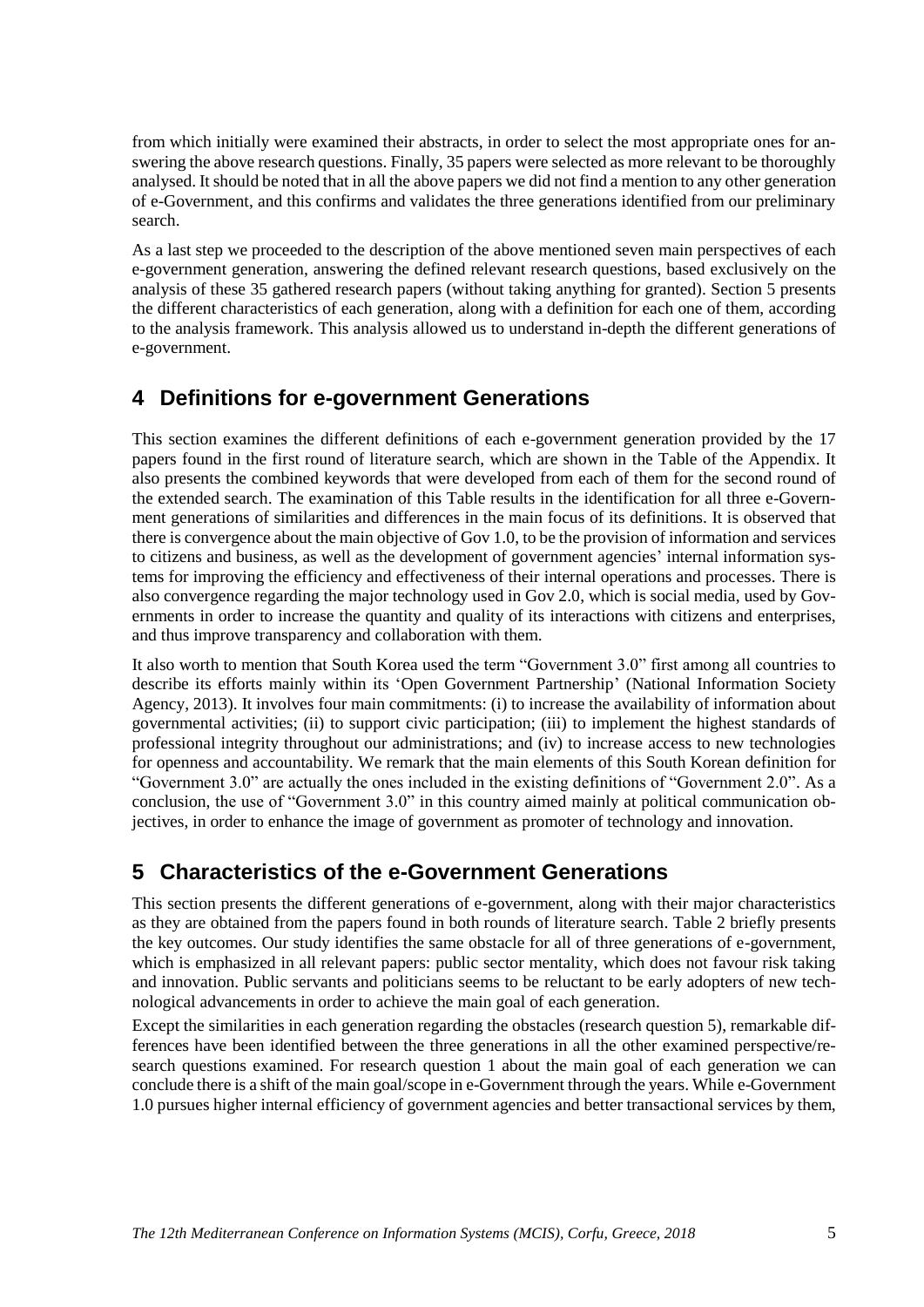for both the businesses and the citizens, e-Government 2.0 offers capabilities towards increasing citizens' participation, openness and accountability of governments, and thus enhancing democracy. Finally, e-Government 3.0 comes as the logical response to the deluge of data produced from the first and the second generation of e-Government (mainly large quantities of numerical data from complex internal information systems (IS), and also textual data from various social media sources), as well from new technologies (sensors, IoT, etc.); it is aiming to exploit these data for policy-making, societal problem solving, citizens' well-being (e.g. for citizen-level decision support services i.e. find the quickest route to your destination bypassing high traffic areas) and data-intensive decision making (policy informatics).

In order for these goals to be achieved, in e-Government 1.0 the most common method is interoperability between IS of government agencies, as well as towards central electronic 'one-stop shops' and national portals. In e-Government 2.0, social media and the capabilities offered by them play an important role for the development of new governance models, characterised by more participation of and collaboration with the society (individual citizens, communities, stakeholder groups, firms, professional and business associations), with the most advanced governments adopting this new way of communication with the citizens, as well as citizens' participation to governmental decisions. Moreover e-Government 2.0 emphasises on the opening and release of public data, by developing national and local open government data portals, towards greater transparency. In e-Government 3.0 the increased use of sensors and smart devices producing big data (e.g. concerning various infrastructures of cities), ranging from human text to sensor data, combined with advanced analytics and modelling, and possibly ubiquitous services (i.e. cloud), allowing the smart governance and data-intensive decision making.

The key ICT area of e-Government 1.0 emphasises on organizational infrastructures, while for e-Government 2.0 on social media, citizens' involvement, and open and big data, and for e-Government 3.0 focuses on analytics, modelling, artificial intelligence and Internet of Things. Finally, in order for all the above to be achieved the most needed 'complementary' discipline, beyond ICT, is management for e-Government 1.0, social and political sciences for e-Government 2.0, and a wide variety of disciplines for Government 3.0, concerning the multiple domains of government activity, such as economic, environmental and behavioural sciences.

Generally, it is clear that e-Government 1.0 focuses on informational and transactional services delivery, based on static ICTs and Web 1.0, while e-Government 2.0 uses the concepts of Web 2.0 in combination with various social media management tools and technologies, as well as textual data analysis techniques, for improving the transparency and openness in government, and at the same time for collecting useful information and knowledge from the citizens ('citizen-sourcing'). Following the obvious linkage of its predecessors, e-Government 3.0 is a connected concept with the Web 3.0 concept, utilising the web of data in such a way that permits societal problems solving and better informed policy making. E-Government 3.0 combines e-Government's 1.0 and e-Government's 2.0 capabilities, with the power of some emerging innovative technologies, such as AI and IoT, aiming at a substantial contribution towards better government decision support and policy making.

Summarizing the above-mentioned characteristics of these three e-Government generation, the definition of each of them can be formulated as follows:

- Government 1.0 (or e-Government 1.0) refers to the utilization of ICTs and other web-based technologies for improving or enhancing the efficiency and effectiveness of public service production and delivery to citizens and enterprises.

- Government 2.0 (or e-Government 2.0) refers to the use of the collaborative tools and approaches of Web 2.0, as well as to the opening of public information, in order to achieve more open, accountable and responsive government.

- Government 3.0 (or e-Government 3.0) refers to the use of new disruptive ICTs (such as blockchain, big data and artificial intelligence technologies), in combination with established ICTs (such as distributed technologies for data storage and service delivery), and taking advantage of the wisdom of crowd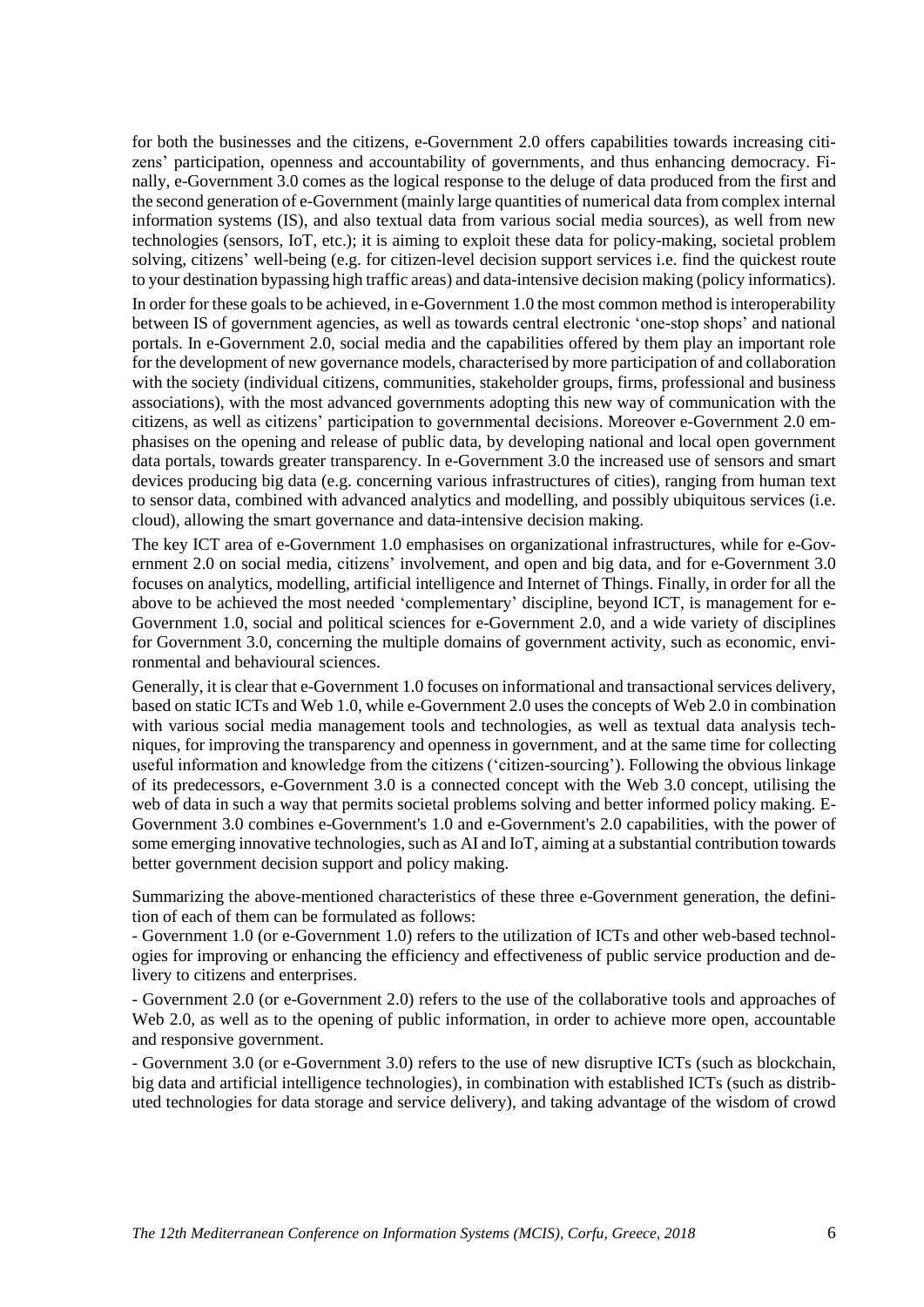(crowd/citizen-sourcing and value co-creation), towards data-driven and evidence-based decision and policy making.

| #                       |                                                 | e-GOV 1.0                                                                                                                                | e-GOV 2.0                                                                                                                   | e-GOV 3.0                                                                                                                                                          |
|-------------------------|-------------------------------------------------|------------------------------------------------------------------------------------------------------------------------------------------|-----------------------------------------------------------------------------------------------------------------------------|--------------------------------------------------------------------------------------------------------------------------------------------------------------------|
| $\mathbf{1}$            | <b>Main Goal</b>                                | Better Services (Millard, 2004;<br>Silcock, 2001), internal efficiency (Lee<br>et al., 2005; Von Haldenwang, 2004;<br>Chen et al., 2006) | Openness (transparency) &<br>Collaboration (Bonsón et al.,<br>2012; Khan et al., 2014;<br>Charalabidis & Koussouris; 2012). | Societal problem-solving (Hogan et al.,<br>2017), citizen well- being (Bounabat,<br>2017), optimization of resources (Nam,<br>2013; Shin & Lee, 2015)              |
| 2                       | <b>Main Method</b>                              | Interoperability for Connected<br>Governance (Gottschalk, 2009;<br>Guijarro, 2007)                                                       | Open & Collaborative<br>Governance (Bonsón et al., 2012;<br>Charalabidis & Koussouris; 2012).                               | Smart Governance (Linders, et. al, 2015) &<br>data-intensive decision making (Ojo &<br>Millard, 2017; Nam, 2013)                                                   |
| $\overline{\mathbf{3}}$ | <b>Usual Application</b><br>Level               | National (Chadwick & May, 2003;<br>Maumbe et al., 2008)                                                                                  | National & Local (Bonsón et al.,<br>$2012$ ).                                                                               | Local to International (Pereira et al., 2018;<br>(Ojo & Millard, 2017; Nam, 2012; Nam<br>2015)                                                                     |
| 4                       | <b>Key Tool</b>                                 | Portal (Ebrahim & Irani, 2005)                                                                                                           | Social Media (Bonsón et al., 2012;<br>Baumgarten & Chui, 2009;<br>Boughzala et al., 2015)                                   | Ubiquitous Sensors/Smart Devices/ Apps<br>(Scholl, 2012)                                                                                                           |
| 5                       | <b>Key Obstacle/ Risk</b>                       | Public Sector Mentality (willingness to<br>adopt; insufficient knowledge; lack of<br>strategy)                                           | <b>Public Sector Mentality</b><br>(willingness to adopt)                                                                    | Public Sector Mentality (willingness to<br>adopt)                                                                                                                  |
|                         |                                                 |                                                                                                                                          | <b>Business Mentality (siloed</b>                                                                                           | Business Mentality (non-conformance to                                                                                                                             |
|                         |                                                 | <b>Business Mentality (siloed solutions;</b><br>non-conformance to standards)                                                            | solutions; non-conformance to<br>standards)                                                                                 | standards)                                                                                                                                                         |
|                         |                                                 |                                                                                                                                          |                                                                                                                             | Citizens Mentality (digital divide)                                                                                                                                |
|                         |                                                 | Citizens Mentality (accessibility, digital<br>divide)                                                                                    | Citizens Mentality (trust, digital<br>divide)                                                                               | (Sang, 2014; Nam, 2015)                                                                                                                                            |
|                         |                                                 | (Carter, & Bélanger, 2005; Carter &<br>Bélanger, 2004; Choi, 2017)                                                                       | (Bertot et al. 2010; Osimo, 2008;<br>Picazo-Vela et al., 2012; Khan et<br>al., 2014)                                        |                                                                                                                                                                    |
| 6                       | <b>Key ICT Area</b>                             | Organizational Infrastructures (Dittrich<br>et al., 2003)                                                                                | Social Media & Open, Linked and<br>Big Data (Bonsón et al., 2012).                                                          | Artificial Intelligence & IoT (Pereira et al.,<br>2018)                                                                                                            |
| $\overline{7}$          | <b>Most Needed</b><br>Discipline, beyond<br>ICT | Management (Ebrahim & Irani, 2005)                                                                                                       | Social and Political Sciences<br>(Nam, 2012; DiMaio, 2009;<br>Taskforce, 2010)                                              | A wide variety of disciplines concerning<br>the domains of government activity, such<br>as economic, environmental, behavioural<br>sciences (Pereira et al., 2018) |

Table 2: Generations of e-Government – main characteristics

Moreover, the first two generations of e-Government a considerable part of the reviewed relevant literature distinguishes two stages: the first is oriented towards the support of existing practices, processes and services of government agencies, while the second is oriented towards the ICT-based transformation of them (e.g. see Janowski (2015)). Also, it should be noted that despite the emergence of new generations of e-Government, there is continuing research interest in the previous ones as well, as they are extensively used by government agencies (absorbing bigger parts of their ICT budgets than the more recent ones), and pose important research questions that have to be investigated (for instance the IS for supporting the internal operations of government agencies, as well their electronic transactions with citizens and firms, of the first generation e-Government 1.0, are critical infrastructures for their everyday works and absorb most of their ICT budget, so it is highly important to conduct research for analyzing their performance, the problems they face, and propose improvements).

Finally, as e-Government 3.0 is the most recently emerged generation of e-Government, we have analysed in more detail the main characteristics of it identified by relevant literature:

- It has been motivated mainly by the need to respond to the challenge of exploiting the large amounts of useful data that has been collected by government agencies, for supporting their most demanding and critical tasks, which concerning decision-making and design of public policies, by using advanced technologies, such as machine learning, business analytics and Artificial Intelligence.
- Use of semantic web technologies for structuring the data, and enabling better search and exploitation of them; the use of the ontologies and tagged data allows the more efficient use of big data for decision-making and planning.
- Use of the Internet of Things (IoT): the use of a sensors, physical devices, home appliances networks, etc., allows the improvement of the collection and exchange of data for developing extremely efficient ICT solutions that provide valuable services to public servants, citizens and firms.
- Smart city integrated solutions: a large-scale use of the Internet of Things helps to address the challenges created by the continuing growth of cities, and to improve the citizens' quality of life.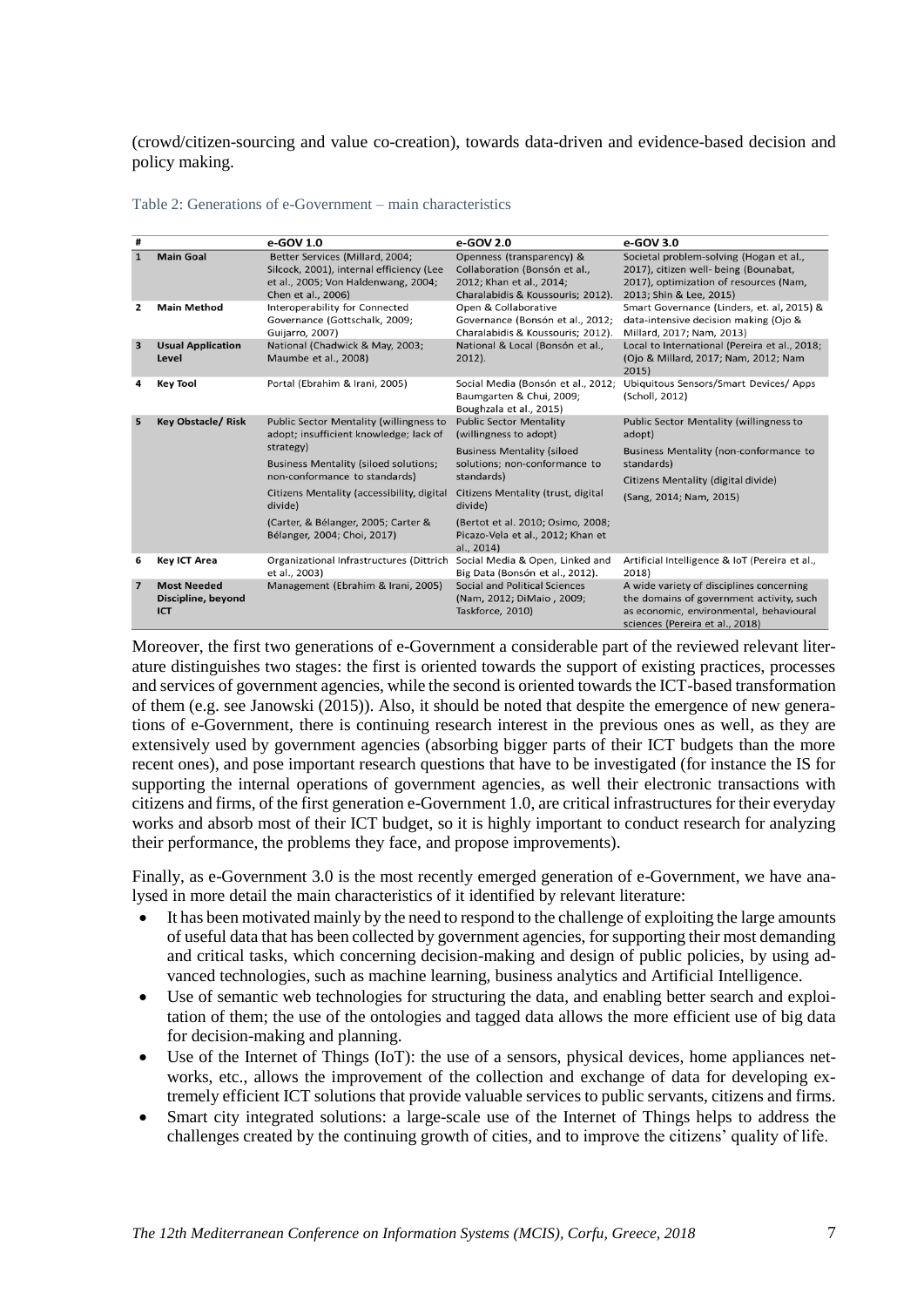- Citizens, gradually, move from a passive service beneficiary role, to a more active, engaged and co-creative one, contributing to public service innovation and problem-solving, and in general to public value 'co-creation'.
- Responsive and demand-driven government services: the use of new technologies not only allows for quicker response to the citizen concerns, but also allows the prediction of their future needs, for instance through predictive analytics machine learning algorithms.
- Availability of vast amounts of data leads to the use of AI and machine learning for data-driven decision-making based on policy modelling/analysis and game-based simulation techniques.
- Movement towards de-centralization: the necessity to deal with vast amounts of data efficiently (once only principle) and securely (principle of trustworthiness and security) warrant the use of distributed technologies like blockchain, which are expected to be widely used for government services (Ølnes, S. et al., 2017).
- A re-thinking of e-Gov 1.0 and e-Gov 2.0 infrastructures and services allows the optimization of resources usage.

#### **6 Conclusion and Further Research**

In the previous sections of this paper we have investigated the evolution of e-Government and identified three main generations of it. Our analysis has revealed that some ICTs, which have affected significantly the evolution of other important economic and social activities as well (see section 2), have affected critically the evolution of e-Government and have driven the emergence of new generations of it: a) the social media (which have been quite influential for the evolution of the electronic content publishing, as well as the customer knowledge management, were the main driver of e-Government 2.0); b) the IoT and the big data analytics (which have been quite influential for the evolution of the industrial manufacturing and the customer knowledge management, seem to be important for the emergence of Government 3.0). Based on relevant literature review, we analysed in-depth the three different generations that have emerged in the evolution e-Government, providing a better understanding of them.

In order for this to be achieved it was necessary to first develop an appropriate analysis framework: to properly identify their main analysis perspectives, i.e. their main characteristics of them to be examined. The basic perspectives and the characteristics we studied for these three generations of e-Government revealed the contribution and the usefulness of each generation to the public sector and society, as well as their main methods, tools and risks. Definitions for each generation were developed as a result of our research, and by comparing them, as well as the identified characteristics of them, their important differences were revealed in goals, orientations and means, and also their association with evolutions in needs and problems of societies, and in the ICT. As a last remark, this study divulges that even if a study, prototype or a service is conceptualised in the recent years, it could be categorised under or concern government 1.0 or 2.0. In other words, the 1.0 and 2.0 generations of e-government services have not stopped to produce solutions in European, national and local levels. The advent of Government 3.0 just refocus the target on the policy making.

Further research is required on one hand concerning the first two e-Government generations, in order to deepen our understanding of them: the use of the corresponding technologies, the transformations they have driven, their interplay with economic and social evolutions, and also possible growth stages they included. On the other hand, concerning the emerging e-Government 3.0 generation much more research is required, in order to address the fundamental questions it poses: How we can use these new disruptive ICTs (such as blockchain, big data and artificial intelligence technologies) in the public sector? – What major transformations they can drive in government agencies' operations and work practices, as well as in decision making, transaction and consultation with citizens and firms, and in general governance models? – How we can leverage knowledge from other scientific disciplines in the above directions?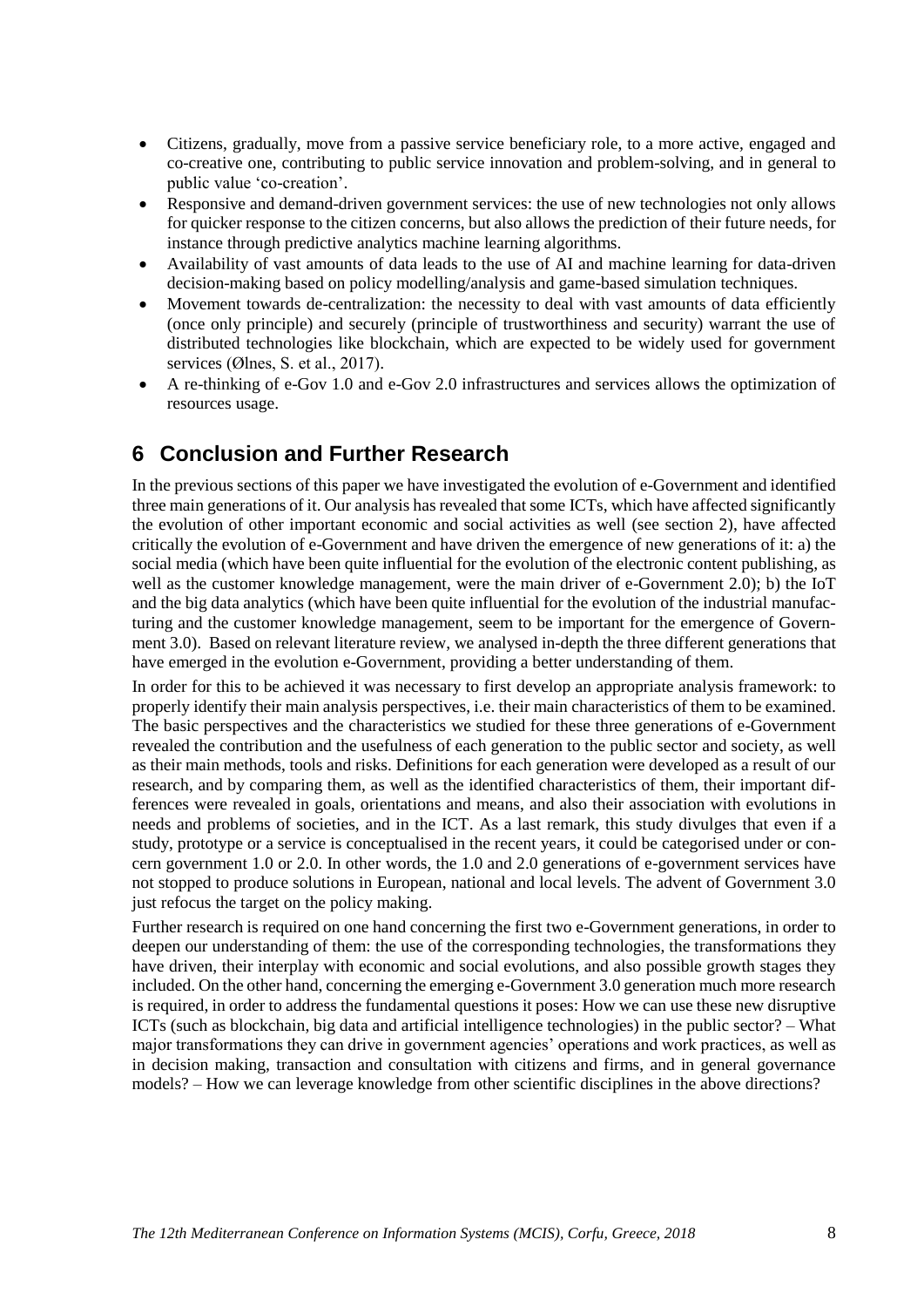#### **References**

- Akhilesh Sharma Introducing The Concept Of Web 3.0 http://www.tweakandtrick.com/2012/05/web-30.html (accessed Dec 8, 2017)
- Australian Government 2.0 Taskforce (AGT). (2009). Department of finance and deregulation: Engage: Getting on with Government 2.0. http://www.finance.gov.au/publications/gov20taskforcereport/. Accessed 9 Apr 2014.
- Basu, S. (2004). E-government and developing countries: an overview. International Review of Law, Computers & Technology, 18(1), 109-132
- Baumgarten, J., & Chui, M. (2009). E-government 2.0. McKinsey Quarterly, 4(2), 26-31.
- Bertot, J. C., Jaeger, P. T., & Grimes, J. M. (2010). Using ICTs to create a culture of transparency: Egovernment and social media as openness and anti-corruption tools for societies. Government information quarterly, 27(3), 264-271.
- Bonsón, E., Torres, L., Royo, S., & Flores, F. (2012). Local e-government 2.0: Social media and corporate transparency in municipalities. Government information quarterly, 29(2), 123-132.
- Boughzala, I., Janssen, M., & Assar, S. (2015). E-Government 2.0: Back to Reality, a 2.0 Application to Vet. In Case Studies in e-Government 2.0 (pp. 1-14). Springer, Cham.
- Bounabat, B. (2017). From e-Government to digital Government: Stakes and Evolution Models. www. revue-eti. net, 8.
- Carter, L., & Bélanger, F. (2005). The utilization of e‐government services: citizen trust, innovation and acceptance factors. Information Systems Journal, 15(1), 5-25.
- Carter, L., & Belanger, F. (2004). The influence of perceived characteristics of innovating on egovernment adoption. Electronic Journal of E-government, 2(1), 11-20.
- Chadwick, A., & May, C. (2003). Interaction between States and Citizens in the Age of the Internet:"e‐ Government" in the United States, Britain, and the European Union. Governance, 16(2), 271-300.
- Charalabidis, Y., Gonçalves, R. J., & Popplewell, K. (2011). Towards a Scientific Foundation for Interoperability. In (Y. Charalabidis ed.) Interoperability in Digital Public Services and Administration: Bridging E-Government and E-Business (pp. 355 - 373). Information Science Reference, Hershey New York.
- Charalabidis, Y., & Koussouris, S. (Eds.). (2012). Empowering open and collaborative governance: Technologies and methods for online citizen engagement in public policy making. Springer Science & Business Media.
- Chen, Y. N., Chen, H. M., Huang, W., & Ching, R. K. (2006). E-government strategies in developed and developing countries: An implementation framework and case study. Journal of Global Information Management, 14(1), 23-46.
- Choi, Younghoon. (2017). Developing Governance: Back to the Future.
- Choudhury, N. (2014). World Wide Web and Its Journey from Web 1.0 to Web 4.0. International Journal of Computer Science and Information Technologies, 5 (6), 8096 – 8100.Christensen, C. M., Raynor, M., and McDonald, R. (2015). What is Disruptive Innovation. Harvard Business Review, Dec., 44– 53.
- Di Maio, A. (2009). Government 2.0: Gartner Definition. Industry Research.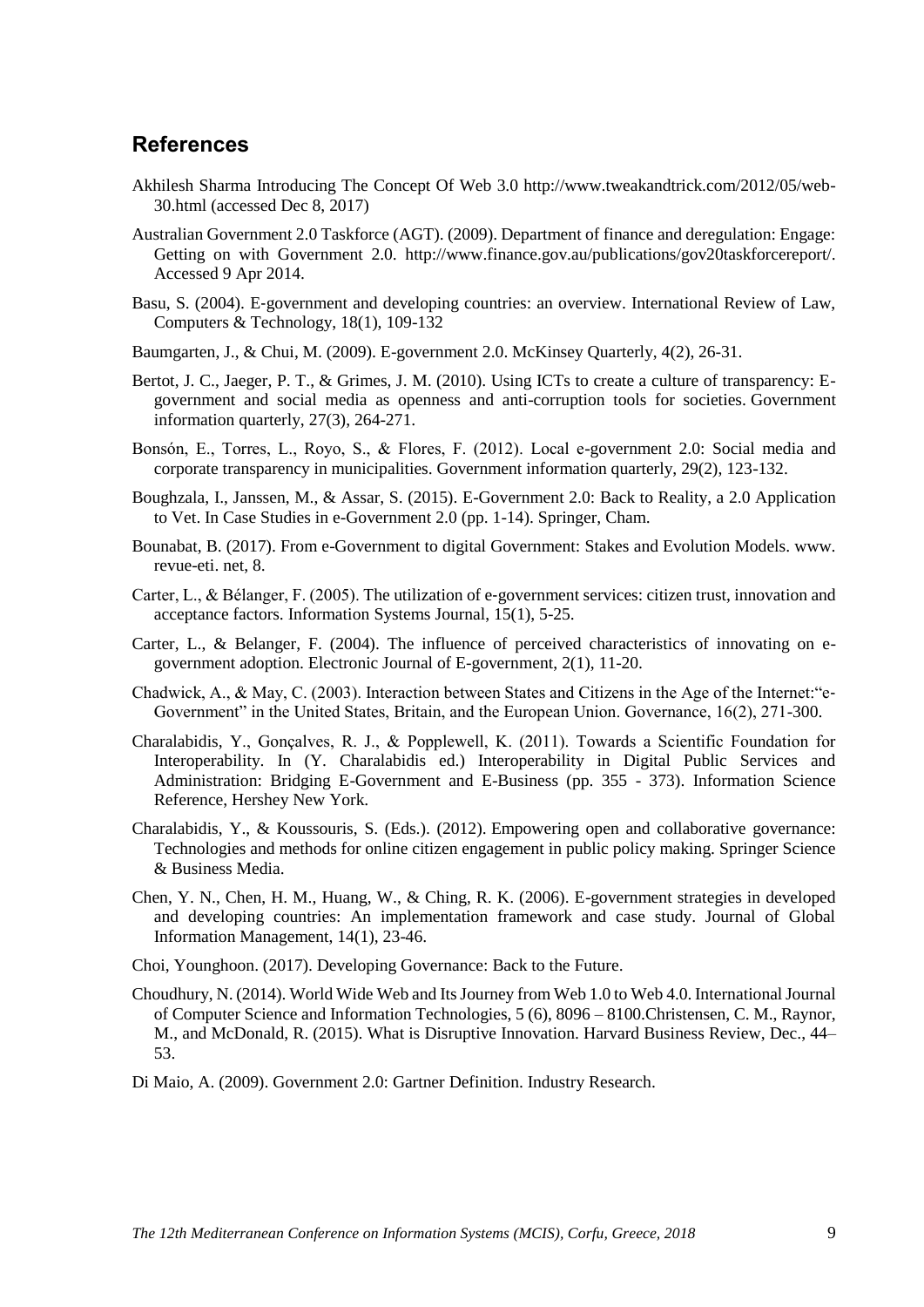- Dittrich, Y., Ekelin, A., Elovaara, P., Eriksén, S., & Hansson, C. (2003). Making e-Government Happen. Everyday co-development of services, citizenship and technology. In HICSS-36. IEEE Computer Society.
- Ebrahim, Z., & Irani, Z. (2005). E-government adoption: architecture and barriers. Business process management journal, 11(5), 589-611
- El-Kiki, T., Lawrence, E., & Steele, R. (2005). A management framework for mobile government services. Proceedings of CollECTeR, Sydney, Australia, 2009-4.
- Gottschalk, P. (2009). Maturity levels for interoperability in digital government. Government Information Quarterly, 26(1), 75-81.
- Guijarro, L. (2007). Interoperability frameworks and enterprise architectures in e-government initiatives in Europe and the United States. Government Information Quarterly, 24(1), 89-101.
- Hogan, M., Ojo, A., Harney, O., Ruijer, E., Meijer, A., Andriessen, J., ... & Groff, J. (2017). Governance, transparency and the collaborative design of open data collaboration platforms: understanding barriers, options, and needs. In Government 3.0–Next Generation Government Technology Infrastructure and Services (pp. 299-332). Springer, Cham.
- Janowski, T. (2015). Digital government evolution: From transformation to contextualization. Government Information Quarterly, 32, 221-236
- Johannessen, M. R. (2010, August). Different theory, different result: Examining how different theories lead to different insights in government 2.0 research. In Proceedings of the 1st Scandinavian Conference of Information Systems and the 33rd Information Systems Research in Scandinavia (IRIS) Seminar(pp. 20-24).
- Karpchuk, N. P. (2017). International Information: Guidelines.
- Khan, G. F., Swar, B., & Lee, S. K. (2014). Social media risks and benefits: A public sector perspective. Social Science Computer Review, 32(5), 606-627.
- Lasi, H., Fettke, P., Kemper, H. G., Feld, T. & Hoffmann, M. (2014). Industry 4.0. Business and Information Systems Engineering, 6, 239–242.
- Lee, S. M., Tan, X., & Trimi, S. (2005). Current practices of leading e-government countries. Communications of the ACM, 48(10), 99-104.
- Linders, D., Liao, C. Z. P., & Wang, C. M. (2015). Proactive e-Governance: Flipping the service delivery model from pull to push in Taiwan. Government Information Quarterly.
- Lu, Y. (2017). Industry 4.0: A survey on technologies, applications and open research issues. Journal of Industrial Information Integration,, 6, 1–10.
- Maumbe, B. M., Owei, V., & Alexander, H. (2008). Questioning the pace and pathway of e-government development in Africa: A case study of South Africa's Cape Gateway project. Government Information Quarterly, 25(4), 757-777.
- Meijer, A., Koops, B., Pieterson, W., Overman, S. P., & Tije, S. T. (2012). Government 2.0: Key challenges to its realization.
- Millard, J. (2004, August). Reorganisation of government back-offices for better electronic public services. In International Conference on Electronic Government (pp. 363-370). Springer, Berlin, Heidelberg.
- Nam, T. (2012). Suggesting frameworks of citizen-sourcing via Government 2.0. Government Information Quarterly, 29(1), 12-20.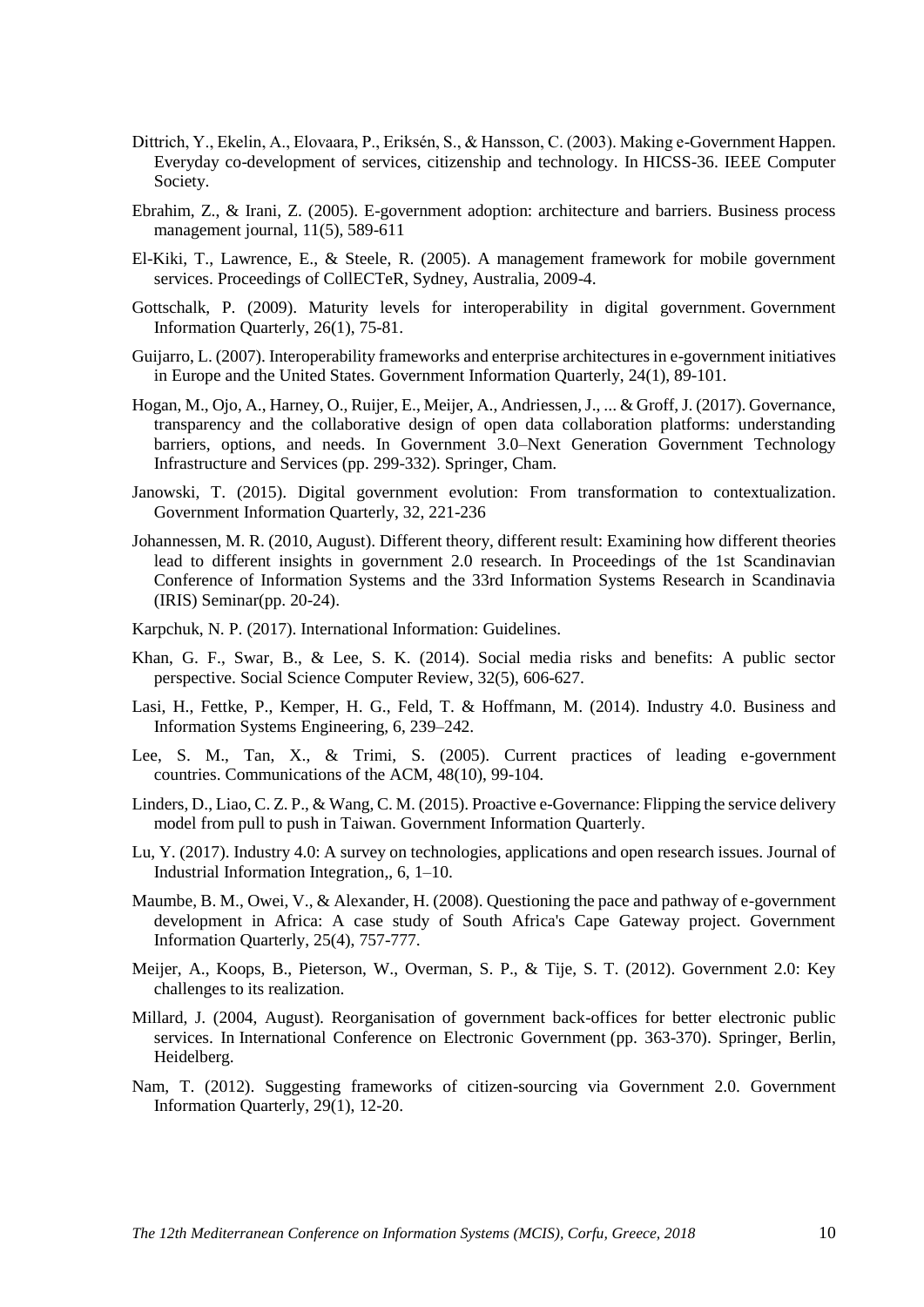- Nam, T. (2013, October). Government 3.0 in Korea: fad or fashion?. In Proceedings of the 7th International Conference on Theory and Practice of Electronic Governance (pp. 46-55). ACM.
- Nam, T. (2015). Challenges and concerns of open government: A case of government 3.0 in Korea. Social Science Computer Review, 33(5), 556-570.
- National Information Society Agency [NIA] (2013). Government 3.0: Dreaming New Korea. Available from http://www.gov30.kr. [Korean]
- O'Reilly, T. What Is Web 2.0. Pattern Recognit. 2005, 30, 0–48.
- Ojo, A., & Millard, J. (Eds.). (2017). Government 3.0–Next Generation Government Technology Infrastructure and Services: Roadmaps, Enabling Technologies & Challenges (Vol. 32). Springer.
- Okot-Uma, R. W. O., & London, C. S. (2000). Electronic governance: re-inventing good governance. London: Commonwealth Secretariat.
- Ølnes, S.; Ubacht, J.; Janssen, M. Blockchain in government: Benefits and implications of distributed ledger technology for information sharing. Gov. Inf. Q. 2017, 34, 355–364.
- Osimo, D. (2008). Web 2.0 in government: Why and how. Institute for Prospectice Technological Studies (IPTS), JRC, European Commission, EUR, 23358.
- Pereira, G. V. et al., 2018. Scientific foundations training and entrepreneurship activities in the domain of ICT-enabled Governance. Delft, s.n.
- Picazo-Vela, S., Gutiérrez-Martínez, I., & Luna-Reyes, L. F. (2012). Understanding risks, benefits, and strategic alternatives of social media applications in the public sector. Government information quarterly, 29(4), 504-511.
- Roblek, V., Meško, M., Krapež, A. (). A Complex View of Industry 4.0. Sage Open April-June 2016.Rudman, R. and Bruwer, R. (2016). Defining Web 3.0: opportunities and challenges. The Electronic Library, 34(1), 132-154.Sandoval-Almazán, R., Gil-García, J. R., Luna-Reyes, L. F., Luna, D. E., & Díaz-Murillo, G. (2011). The use of Web 2.0 on Mexican state websites: A threeyear assessment. Electronic Journal of E-government, 9(2), 107-121.
- Sang Yun Lee·Myung ju Chung, "A Study on 'Platform' e-Government for Reducing the digital divide in a Multicultural Society of S. Korea", Journal of Digital Convergence, Vol. 12, No. 1, pp.1-12. 2014.
- Scholl, H. J. (2012). Five trends that matter: Challenges to 21st century electronic government. Information Polity, 17(3, 4), 317-327.
- Shin, K. H., & Lee, C. Y. (2015). A Study on Matters of Consideration in Building Cloud Environment through Analyses of Advanced Cases. International Journal of Applied Engineering Research, 10(21), 41753-41756.
- Silcock, R. (2001). What is e-government. Parliamentary affairs, 54(1), 88-101.
- Stock, G. & Seliger, G. (2016). Opportunities of Sustainable Manufacturing in Industry 4.0. Procedia CIRP, 40, 2016, 536-541.
- Von Haldenwang, C. (2004). Electronic government (e-government) and development. The European Journal of Development Research, 16(2), 417-432.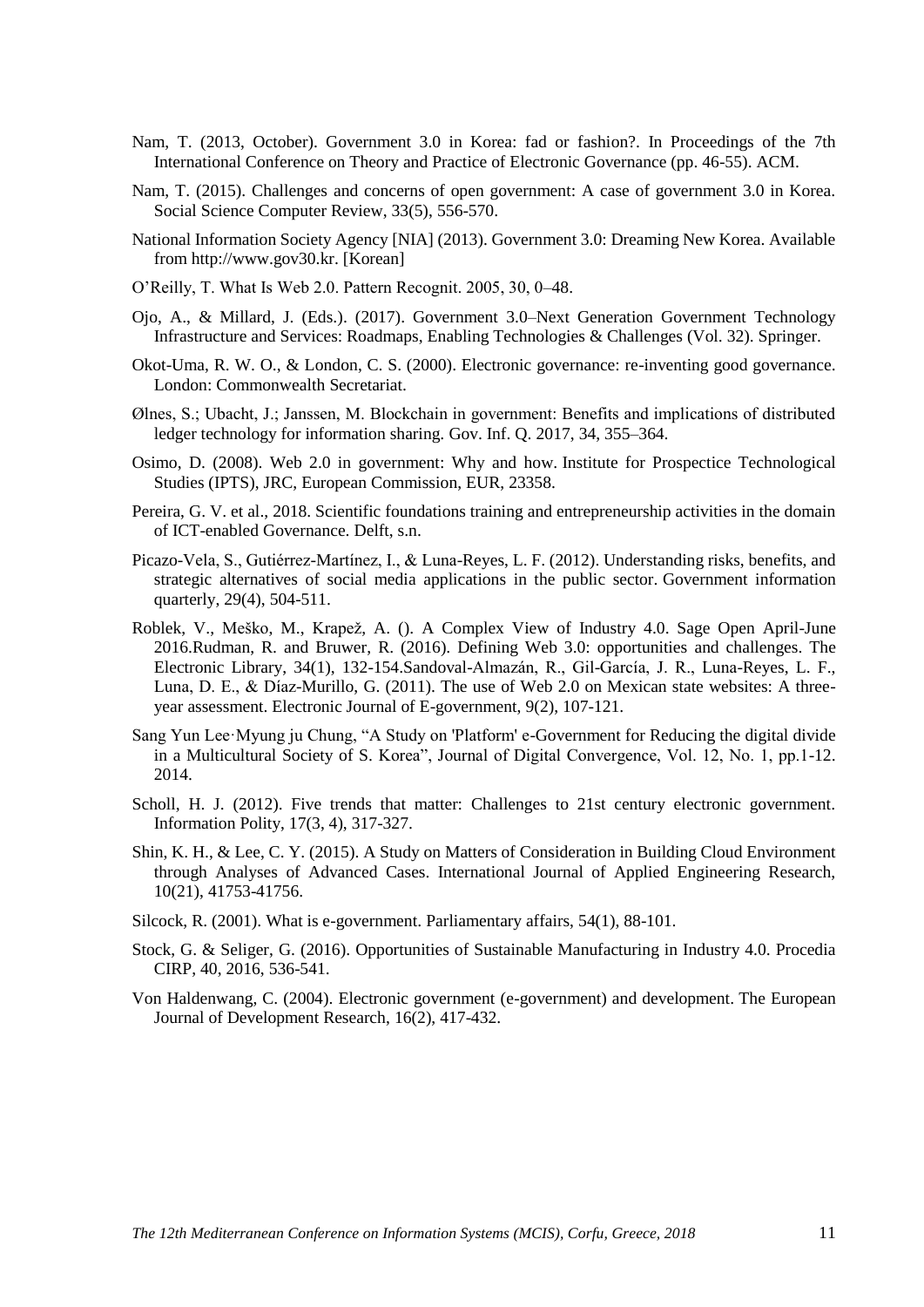# **Appendix: Definitions of e-Government Generations and Keywords**

| <b>Definition</b>                                                                                                                                                                                                                                                                                                                                          | Reference                                          | eGov<br>Gen. | <b>Extracted Key-</b><br>words                                                                                          | <b>Combined Key-</b><br>words                                                                                 |  |
|------------------------------------------------------------------------------------------------------------------------------------------------------------------------------------------------------------------------------------------------------------------------------------------------------------------------------------------------------------|----------------------------------------------------|--------------|-------------------------------------------------------------------------------------------------------------------------|---------------------------------------------------------------------------------------------------------------|--|
| Government 1.0 (or eGovernment) refers to<br>the utilization of ICTs and other web-based<br>telecommunication technologies for improv-<br>ing or enhancing on the efficiency and effec-<br>tiveness of service delivery in the public ser-<br>vices, towards citizens and enterprises.                                                                     | Karpchuk NP,<br>2017                               | Gov $1.0$    | Internet, Information<br>technologies, public<br>sector, public services,<br>quality of services,<br>transformation ICT | Public sector inter-<br>nal<br>information<br>Public<br>systems,<br>transfor-<br>sector<br>mation efficiency, |  |
| Electronic government (e-government) aims<br>to increase the convenience and accessibility<br>of government services and information to<br>citizens, businesses, and governmental units.                                                                                                                                                                   | Carter and<br>Belanger,<br>2005                    | Gov $1.0$    | Information, Accessi-<br>bility, share, quality of<br>services, services, so-<br>ciety, public                          | transactional ser-<br>vices information<br>delivery with ad-<br>vanced<br>maturity<br>and functionality       |  |
| Electronic Government (eGovernment) refers<br>to the processes and structures pertinent to<br>the electronic delivery of government ser-<br>vices to the public.                                                                                                                                                                                           | Okot-Uma, R.<br>W. O., &<br>London, C.<br>S., 2000 | Gov $1.0$    | Services, delivery of<br>services, society                                                                              |                                                                                                               |  |
| E-government is the use of any information<br>and communications technology (ICT) based<br>initiative to improve government service de-<br>livery and internal processes.                                                                                                                                                                                  | Maumbe, B.<br>M., et al.,<br>2008                  | Gov $1.0$    | Transformation, re-<br>form Internet, delivery<br>of services, quality of<br>services, internal, ICT                    |                                                                                                               |  |
| Electronic government (eGovernment) refers<br>to the provision of government services<br>through the use of information and communi-<br>cation technologies (ICTs).                                                                                                                                                                                        | El-Kiki, 2005                                      | Gov $1.0$    | Transformation, re-<br>form, access, services,<br><b>ICT</b>                                                            |                                                                                                               |  |
| eGovernment is a permanent commitment by<br>government to improve the nature of the rela-<br>tionship between the private citizen and the<br>public sector through enhanced, cost-effec-<br>tive, and efficient delivery of services, infor-<br>mation, and knowledge.                                                                                     | Chen, Y.N.,<br>et al., 2006                        | Gov $1.0$    | Service delivery, Pub-<br>lic sector efficiency                                                                         |                                                                                                               |  |
| eGovernment involves the automation or<br>computerization of existing paper-based pro-<br>cedures in order to prompt new styles of<br>leadership, new ways of debating and decid-<br>ing strategies, new ways of transacting busi-<br>ness, new ways of listening to citizens and<br>communities and new ways of organizing<br>and delivering information. | Basu, S.,<br>2004                                  | Gov $1.0$    | Transformation, acces-<br>sibility, technologies,<br>decision making, com-<br>munication                                |                                                                                                               |  |
| eGovernment involves using information<br>technology, specifically the internet, to de-<br>liver government information, and in some<br>cases, services, to citizens, businesses, and<br>other government agencies.                                                                                                                                        | Maumbe, B.<br>M., et al.,<br>2008                  | Gov $1.0$    | Internet, Information,<br>service, Informational<br>Delivery, Transac-<br>tional, Advanced ma-<br>turity, Functionality |                                                                                                               |  |
| Government 2.0—the government's merger<br>with Web 2.0 is a new notion for describing<br>the current use of Web 2.0 technologies to<br>socialize government services, processes, and<br>data.                                                                                                                                                              | DiMaio A,<br>2009                                  | Gov $2.0$    | Web 2.0, technologies,<br>socialization, services,<br>openness, political so-<br>cialization                            | public sector trans-<br>formation<br>effi-<br>emerged<br>ciency,                                              |  |